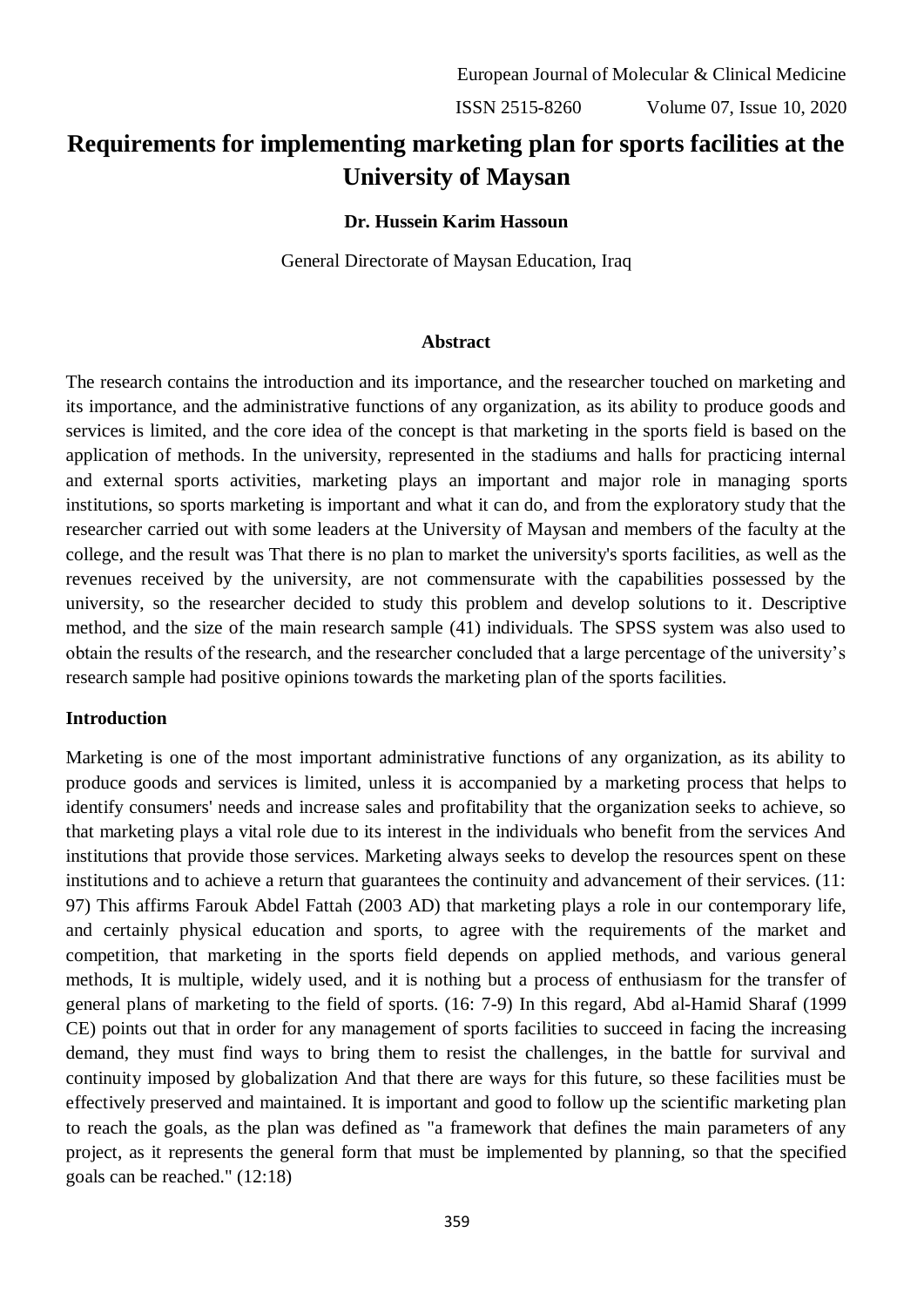#### **Research problem and its importance**

The University of Maysan contains a large number of material and human resources that contribute greatly to achieving the set goals, and the researcher has limited the financial capabilities of the university, represented in stadiums and halls, for practicing internal and external sports activities, so marketing plays an important role or performs it for the advancement of sport. And from the exploratory study that the researcher conducted with some leaders at the University of Maysan and the faculty members of the college, who are (8) individuals, through a personal interview and an open question was asked, and the result was that there was no plan to market the university's sports facilities, as well as the revenues the university received were not commensurate with The capabilities that the university possesses, and obtaining large financial incomes, the University of Maysan has the presence of large sports facilities that can contribute significantly to this, and all of this encourages the marketing process. Therefore, the researcher believes that there is a need for a marketing process based on scientific and targeted foundations, which prompted the researcher to delve into this problem with the aim of providing financial returns that help in preserving or maintaining and developing its sports facilities. For the better, and this is confirmed by the results of the study of Khaled Abd Al-Aty (2000) (9), which indicates that sport depends primarily on government control over it through subsidies, and the inability of sports bodies to rely on them. Its own resources with weak capacity for resource development and a lack of experts in the field of sports marketing, as well as Ali Abdel Moneim Study and Hassan El Shafei (2009) (14), which emphasized the necessity of using sports facilities in the sports marketing process.

#### **Research aims**

The research aims for the application of the requirements of a plan marketing facilities sports at the University of Maysan through:

- 1. Identify the most important of the objectives , policies and procedures for the implementation of the plan proposed for marketing
- 2. Knowing the necessary policies and procedures to implement the proposed marketing plan.
- 3. Establishing the timetable and marketing methods to implement the plan.

#### **Research Hypothesis**

Suppose the researcher how the success of the requirements of the plan of marketing facilities sports at the University of Maysan

#### **Research areas**

The human field: a sample of university employees from the university president, followers of assistants, appointees, heads of departments, managers of sports units, and professors at Maysan University.

Spatial domain: at the Qassam site and its units.

Time range: Length (1/4/2020) to (4/15/2020)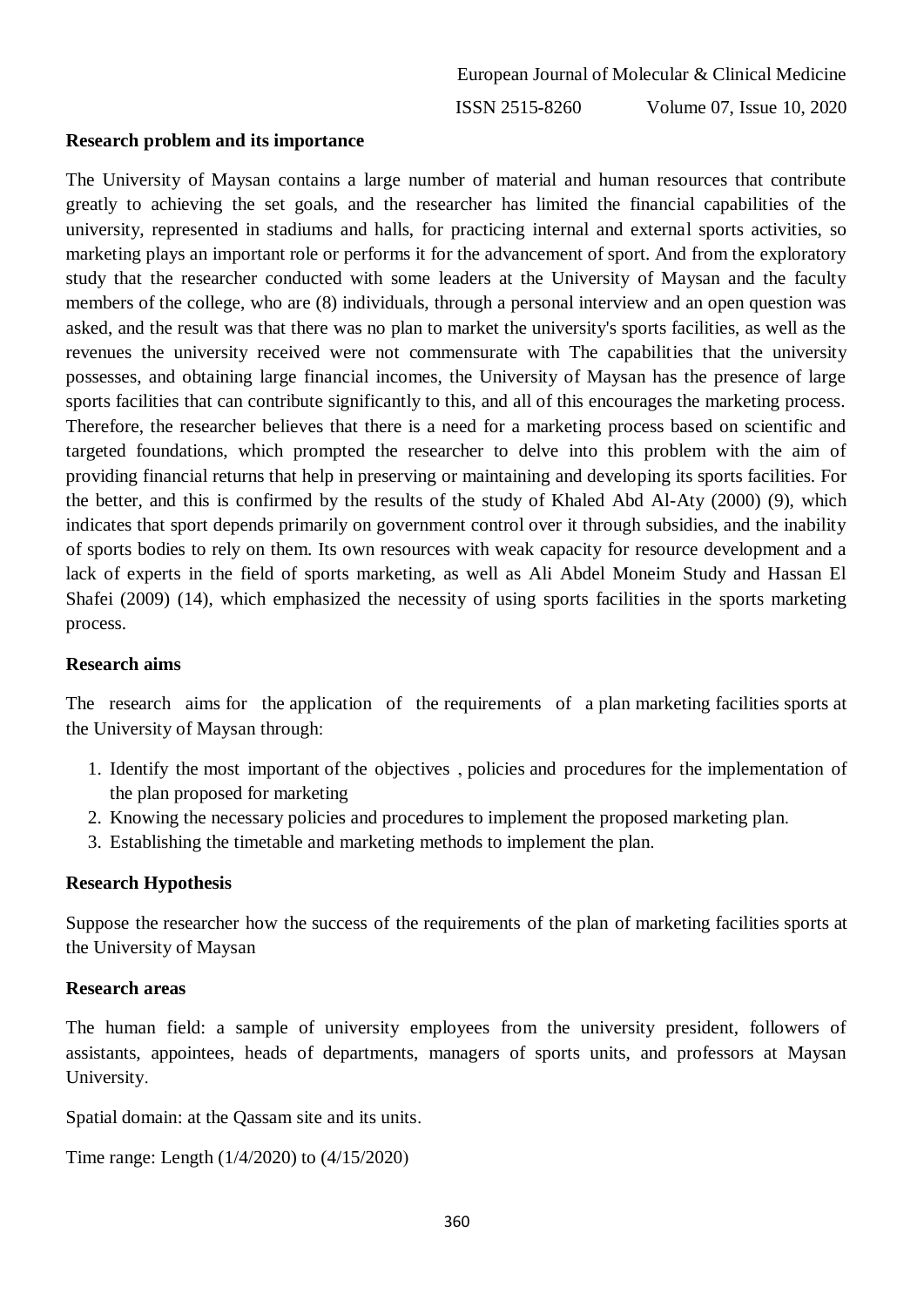Theoretical studies:

### **Marketing plan**

The term "marketing plan" is often misunderstood, like many of the term data used in sports marketing, regret asks someone to create a marketing plan, usually a Maigdm document that contains data with a detailed explanation explaining the content of that data for those who cannot read. This document will also analyze potential strengths, weaknesses, opportunities and threats. The marketing plan is a clear statement of the mind with the goals and desired goals, which must be followed by the strategy to achieve those goals in addition to explaining the plan H how to implement that strategy. (8: 88) It can be said that the marketing plan is a set of outputs from "Marketing Activity Planning". It is intended to plan the electronic counter-strategic process and develop the appropriate strategic portfolio between the objectives of the enterprise and the potential change in marketing opportunities. Some often confuse enterprise strategic planning with strategic marketing planning. Wei Qa was included in the labor marketing activity. Accordingly, the marketing auction model considers the head of the line as a part of the organization's strategy, and then it is not an end in itself, but rather the way to achieve goals (goals that represent the main part of the line) strategy and marketing line). (14: 417-418) The marketing plan for the roundabout specifies the proportions of each commodity of A and serves as its own, as it specifies who does what, the yen, when and how to achieve the required targets for the rise. Efficiency. Until T. T. You realize these benefits from this marketing plan and it should have a set of characteristics. (15:95)

### **University facilities**

An enterprise in E. Stalah Economists is a management unit that exercises operations within a certain E cm business. Ten J Lima E. is targeted to extract minerals, produce or manufacture goods, and E. What sales and services. What is meant by it is the large buildings, factories, and  $\hat{A}$  suspended and public transactions.

University facilities mean university buildings and include:

- Administrative buildings and educational buildings :generating Gat and classrooms, laboratories, training workshops and farms.
- Ancillary facilities: university cities university hospitals stadiums $(12 : 7)$ .

### **Vision ,mission and goals of Maysan University**

#### **Vision of Maysan University**

Eyeing the university to become the University of international graduate scientists and innovators of the leaders of the future ,and a tributary of the ideas of the creative ,and leading in research excellence ,which contribute to the development of sustainable society.

#### **Services provided at the University of Maysan**

Maysan University has focused on its interest in a great community service, because sport is of great importance in preserving health and relieving pressure on society by opening the university's stadiums,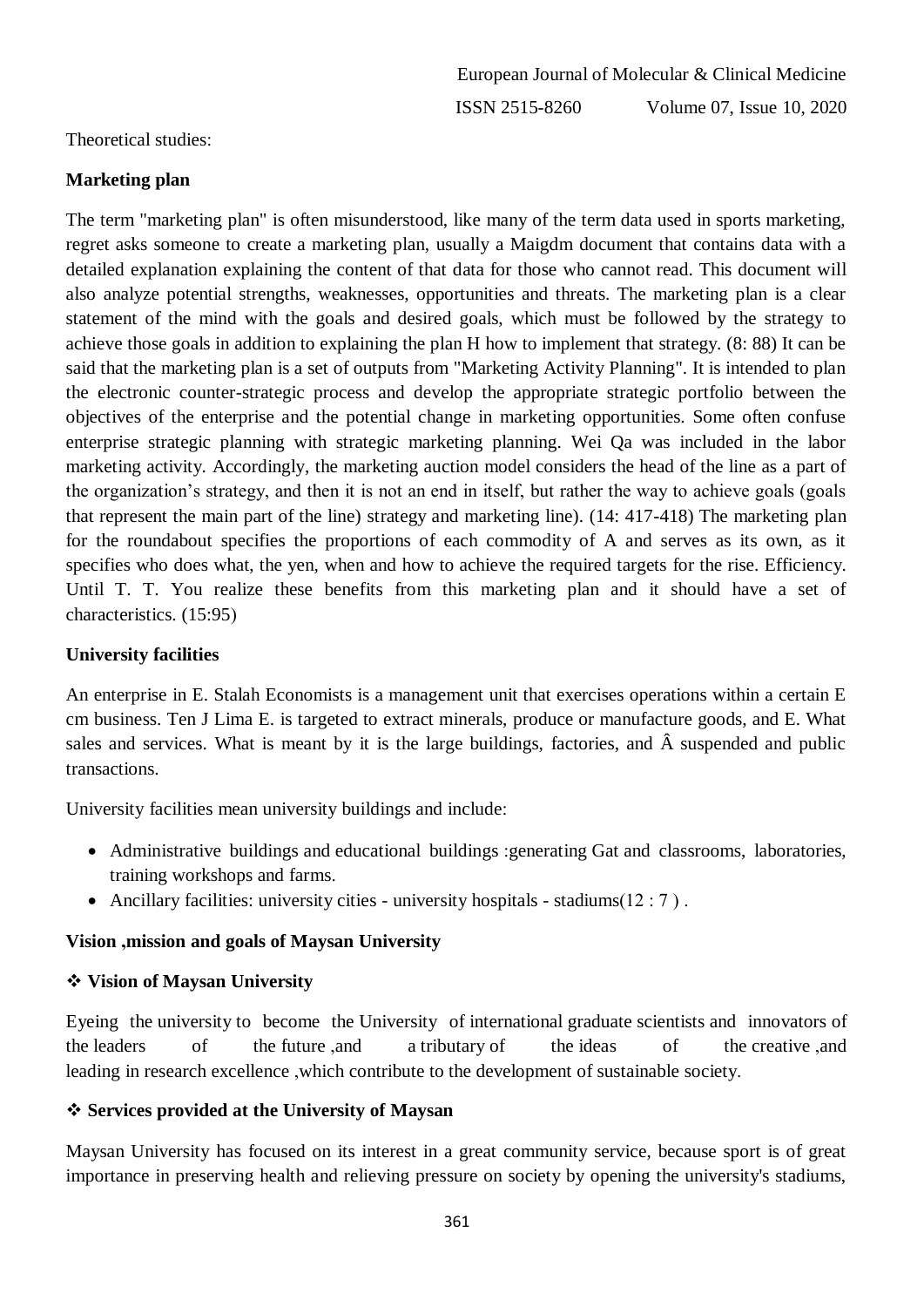ISSN 2515-8260 Volume 07, Issue 10, 2020

squares and parks. The Federation is responsible for every sport and for all citizens to benefit from them, the presence of stadiums, the external and internal halls, and equipping them with the latest equipment and designs, and providing the requirements required by the university in cooperation with the Deanship of the College of Education. Physical education after she was not eligible. The Deanship of the College of Physical Education, Prof. Attarha, who has a specialization, set out many plans and examined each continuous network that is directly supervised by specialists in the college, and among those services:

#### **Research methodology and field procedures**

#### **First - Research Methodology:**

The researcher used the descriptive approach in the case study method for its suitability with the nature of the problem, and this research is from the descriptive studies concerned with studying the phenomena related to the research problem, as the survey method was used, to suit this approach and the objectives of the study and because the approach is descriptive studies that mean and develop indicators and future predictions.

#### **Second research community and appointed**

The research community included (79) members of the employees of the three administrative levels at the University of Baghdad (the higher management of the president of the university, the vice-presidents of the university deans, the assistant deans of the faculties (the number 11), the heads of the faculty and the heads of the colleges. The educational branches and (15) individuals and the executive management are represented by the faculty members of the College of Physical Education and sports trainers, at the University of Baghdad by (40) individuals.

The size of the main research sample was (41) individuals.

The exploratory study was conducted when applying the questionnaire form on 20 individuals from various administrative levels and outside the basic research sample: (18) A questionnaire was excluded from the research community for not meeting the required conditions.

Table No. (1) Shows the description and distribution of the research population and the research sample

Table (1) description of the number of dd of the research sample, the distributed exploratory study, and the basic study

| <b>Excluded forms</b> |               |               | The research sample<br>the basic | Exploratory   | research<br>community |               | Management<br>level |                      |  |
|-----------------------|---------------|---------------|----------------------------------|---------------|-----------------------|---------------|---------------------|----------------------|--|
| The<br>ratio%         | the<br>number | The<br>ratio% | the<br>number                    | The<br>ratio% | the<br>number         | The<br>ratio% | the<br>number       |                      |  |
| 18,98                 | 5             | 67.08         | 53                               | 13,92         | 5                     | 35.90         | 24                  | Higher<br>Management |  |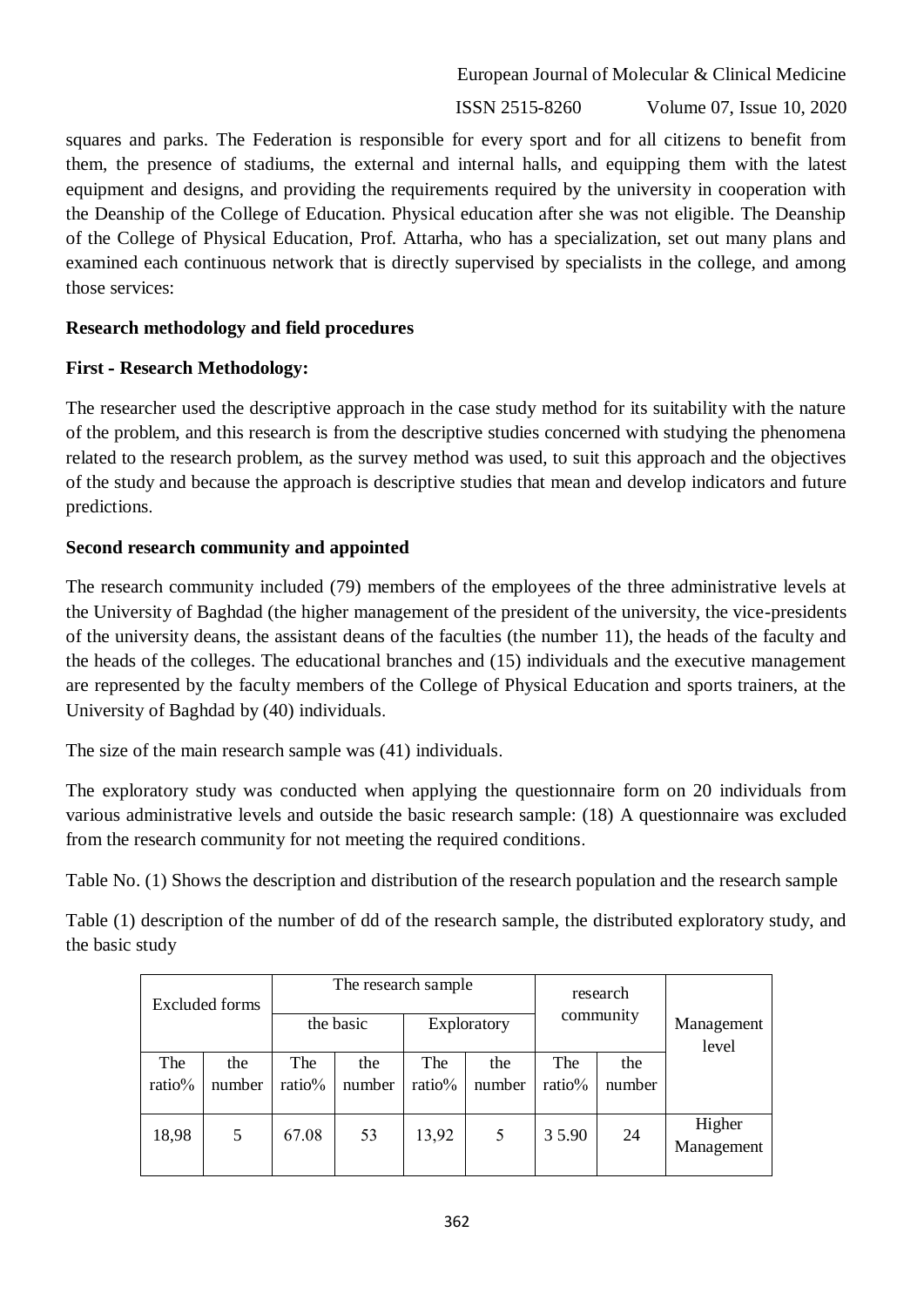| 35,89 | 4  | 56.41 | 22  | 7,69  | 3  | 1479  | 15 | Middle<br>management    |
|-------|----|-------|-----|-------|----|-------|----|-------------------------|
| 19,25 | 9  | 68,98 | 129 | 11,76 | 12 | 51.31 | 40 | Executive<br>management |
| 21,31 | 18 | 66,88 | 204 | 11.80 | 20 | 100   | 79 | Total                   |

ISSN 2515-8260 Volume 07, Issue 10, 2020

Third = means of gathering information:

The researcher used the following scientific methods to collect the information:

Arab sources and references - Personal interviews. - Expert opinions. Data collection forms (Meqyas(

#### **Fourth - Questionnaire form:**

After using the scientific references in the field of business administration and sports management and reviewing the results of similar previous studies related to the topic of research, survey and personal interview, the researcher designed a questionnaire form to seek the opinion of board members. The senior, middle and executive management at the University of Baghdad in Iraq to develop a marketing plan for sports facilities at the University of Baghdad, and the following are the steps that were followed to prepare the questionnaire:

#### **A- Defining the axes of the questionnaire:**

The researcher identified the axes and dimensions of the questionnaire with No. (3) attached (1) and it was presented to a group of experts and academics, totaling (8) with experience of no less than ten years and in the field of sports administration, where they were chosen according to the scientific job title not less than the rank of professor An assistant is attached (3) for the purpose of getting their views on the suitability of the interviewer to achieve the research objectives. To amend, delete or add what he deems appropriate from the axes, the following table No. (2) Shows the approval of the experts 'opinions on the axes of the questionnaire.

Table (2) Percentage of experts' approval of the axes of the questionnaire,  $n = 8$ 

| Yes<br>N <sub>0</sub> |                         |         | Hinted the War |                                                                                            |                                                                                                                |  |
|-----------------------|-------------------------|---------|----------------|--------------------------------------------------------------------------------------------|----------------------------------------------------------------------------------------------------------------|--|
| $\frac{0}{0}$         | $\frac{0}{0}$<br>Κ<br>K |         |                |                                                                                            |                                                                                                                |  |
| zero                  | zero                    | $\%100$ |                | 11                                                                                         | Determine the most important goals, policies<br>and procedures for<br>implementing the proposed marketing plan |  |
| 9,09                  | 90,90<br>10             |         |                | Knowing the necessary policies and<br>procedures to implement the proposed marketing plan. |                                                                                                                |  |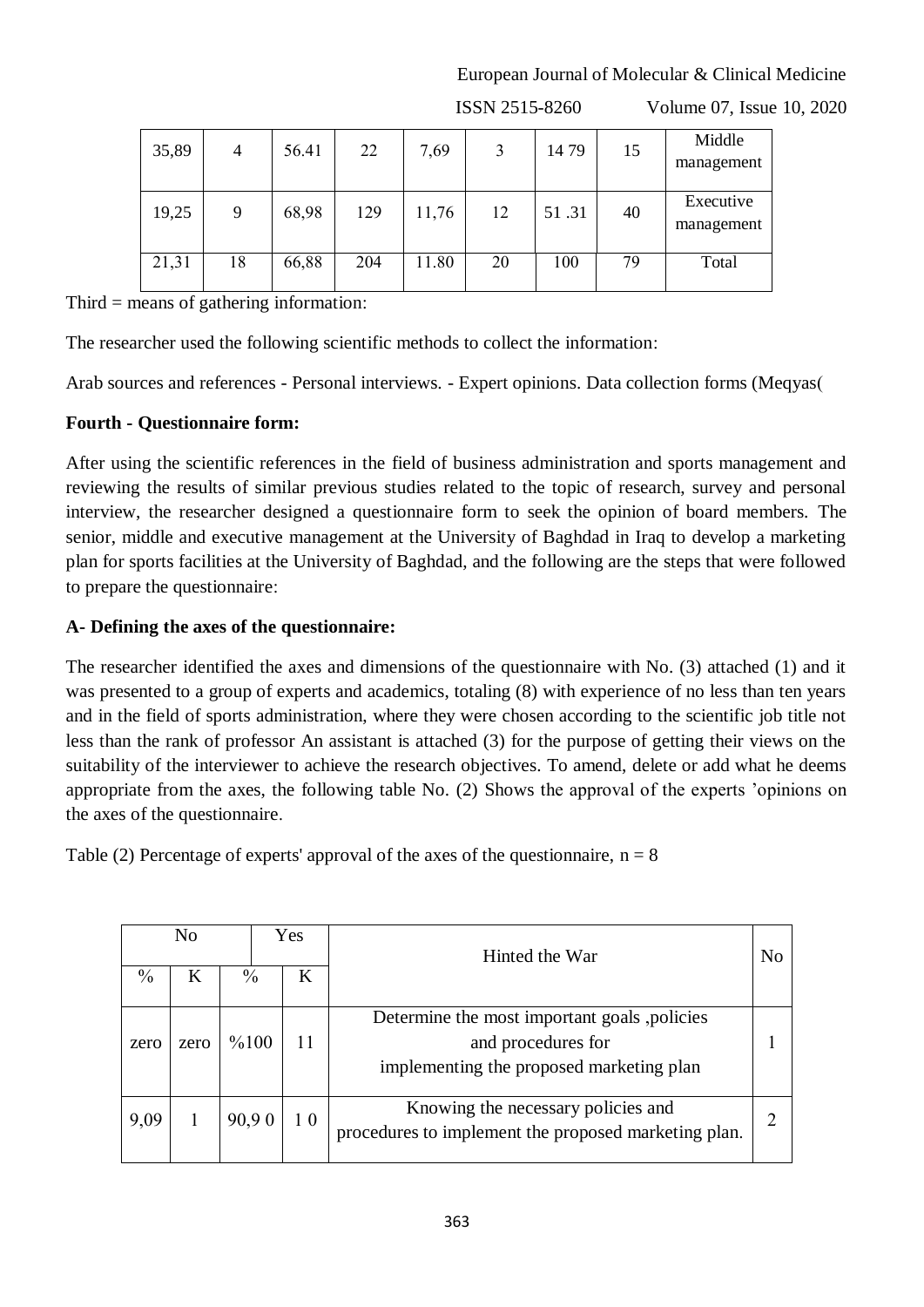ISSN 2515-8260 Volume 07, Issue 10, 2020

| zero | zero l | %100 |  | Establishing the timetable and marketing methods to<br>implement the plan. |  |
|------|--------|------|--|----------------------------------------------------------------------------|--|
|------|--------|------|--|----------------------------------------------------------------------------|--|

Table No. (3) Shows the percentage of experts 'approval of the proposed axes, as all the axes were accepted because they obtained a percentage ranging between (91.1% -100%), which is the percentages of agreement with which the researcher was satisfied.

B- Choose the appropriate phrases for each axis to achieve the research objectives:

The researcher prepared and formulated a number of phrases for the questionnaire form in the initial form, as the total number of these expressions reached (5 0) statements distributed over the axes of the questionnaire as shown in Ta ble No.  $(3)$ The number of expressions per axis in the raw image

| The number<br>of phrases | the hub                                                                                                     | No. |
|--------------------------|-------------------------------------------------------------------------------------------------------------|-----|
| 27                       | Determine the most important goals, policies and procedures for<br>implementing the proposed marketing plan |     |
| 11                       | Knowing the necessary policies and<br>procedures to implement the proposed marketing plan.                  |     |
| 12                       | Establishing the timetable and marketing methods to implement<br>the plan.                                  |     |
| 50                       | Total                                                                                                       |     |

Thus, the questionnaire form was prepared in its initial form, attached  $(2)$  where it was presented to the experts to express an opinion in terms of :

- Appropriate phrases that fall under each axis so as to achieve the objectives of the axis
- appropriate phrases in terms of drafting and language
- To reformulate, delete, move or add phrases they see
- The questionnaire form in its initial form, Attachment No  $(1)$  was presented to the experts, Attachment No3, and after the opinions of the experts, the researcher modified the form to be in its final form, Attachment No  $(2)$  as shown in Table (4) following.

#### **Table No. (4)Number of phrases for each axis after expert adjustment**

| The number of<br>phrases | the hub                         |  |
|--------------------------|---------------------------------|--|
|                          | Objectives of the proposed plan |  |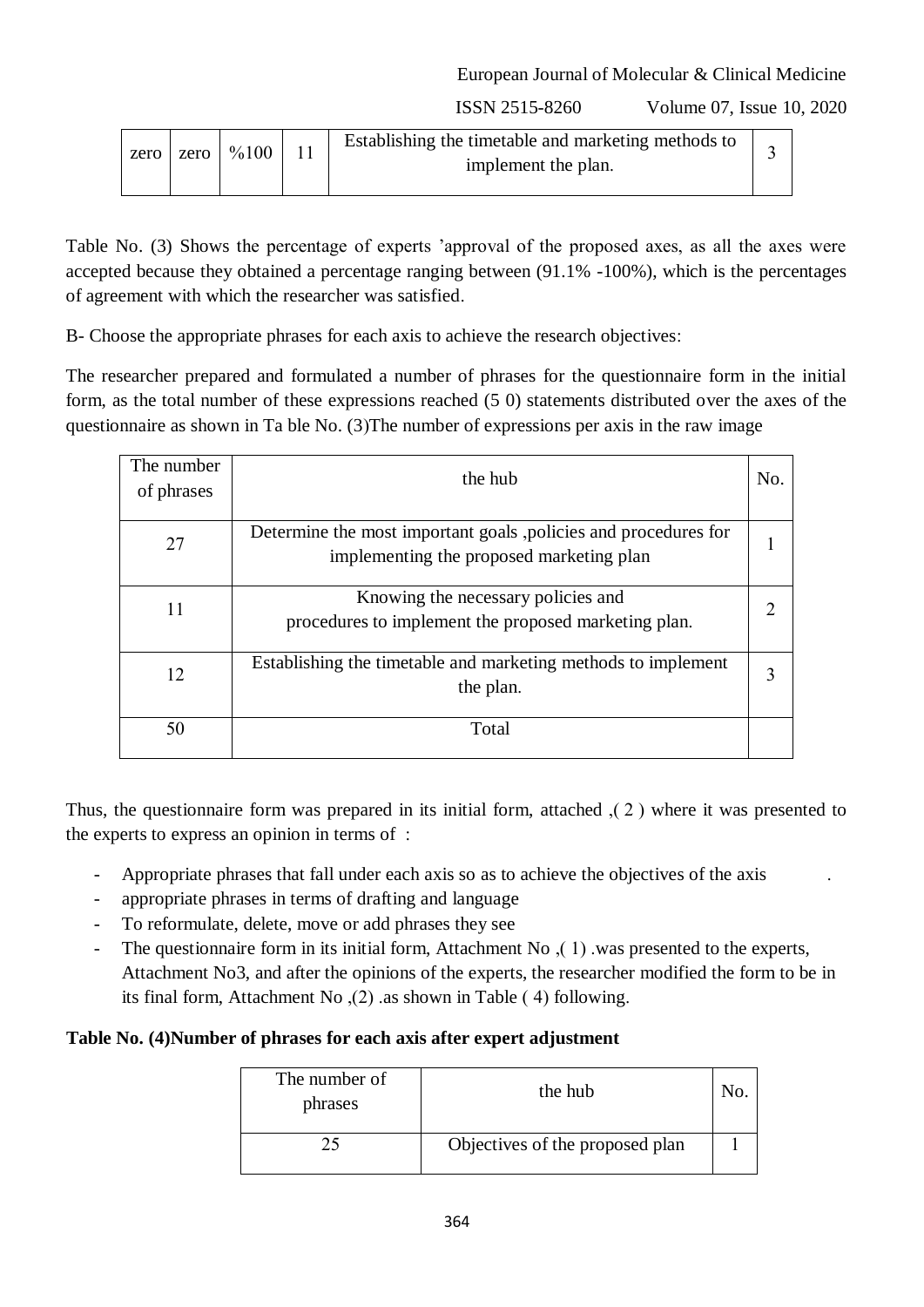|    | Policies and procedures required to<br>implement the plan         |  |
|----|-------------------------------------------------------------------|--|
| 10 | Determine the resources and<br>capabilities to implement the plan |  |
|    | Total                                                             |  |

ISSN 2515-8260 Volume 07, Issue 10, 2020

Table No. (4) Shows the number of final form statements distributed on three axes

Fifth - Scientific transactions from the questionnaire form:

The researcher conducted the scientific transactions of the questionnaire using:

First: honesty

The researcher used two types of honesty

Power of arbitrators (verification of experts)

The researcher presented the form in its initial form to a group of (8) experts, who were selected within the conditions required for the experts. Attached No. (3) a number of academic professors and specialists in the management and marketing of sports in universities, then amending the form according to their observations until it is in its final form. Table No. (5) Shows the percentage of their approval for it. Form phrases.

Table  $(5)$  the percentage of experts agreeing to the data of the questionnaire axes, n = 8

| Of the axis of the third:<br>the development of<br>the program<br>schedule and marketing<br>methods for<br>the implementation of<br>the plan |                 | Olathe Axis I : Identify<br>the necessary resources and<br>capabilities to implement<br>the plan. |                 | The first axis<br>of the goals and policies and<br>procedures for<br>the implementation of<br>the proposed plan for the<br>marketing |                |
|----------------------------------------------------------------------------------------------------------------------------------------------|-----------------|---------------------------------------------------------------------------------------------------|-----------------|--------------------------------------------------------------------------------------------------------------------------------------|----------------|
| Agreement percentage                                                                                                                         | Ferry<br>number | Agreement<br>percentage                                                                           | Ferry<br>number | Agreement<br>percentage                                                                                                              | Ferry number   |
| 100.00                                                                                                                                       | 39              | 35a45.                                                                                            | 28              | 95.45                                                                                                                                |                |
| 40a45.                                                                                                                                       | 40              | 90.91                                                                                             | 29              | 90.91                                                                                                                                | $\overline{2}$ |
| 95.45                                                                                                                                        | 41              | 90.91                                                                                             | 30              | 81.82                                                                                                                                | 3              |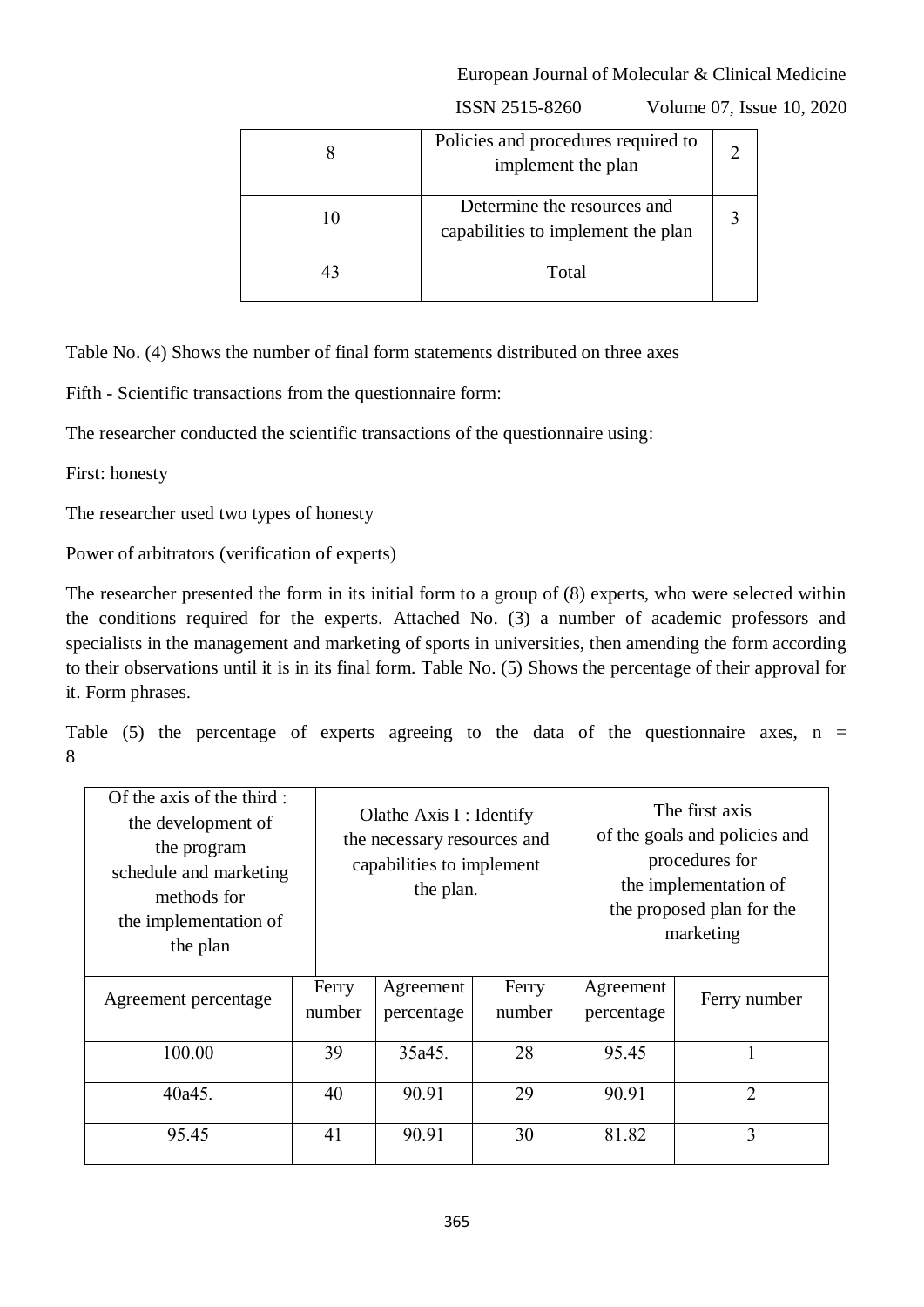ISSN 2515-8260 Volume 07, Issue 10, 2020

| 90.91  | 42              | 90.91  | 31              | 95.45      | $\overline{4}$  |
|--------|-----------------|--------|-----------------|------------|-----------------|
| 86.36  | 43              | 35.45  | $\overline{32}$ | 4 0a45.    | $\overline{5}$  |
| 40a45. | 44              | 81.82  | $\overline{33}$ | 95.45      | 6               |
| 95.45  | 45              | 86.36  | 34              | 95.45      | $\overline{9}$  |
| 100.00 | $\overline{46}$ | 95.45  | $\overline{35}$ | 81.82      | 10              |
| 95.45  | 47              | 95.45  | 36              | $100.00\,$ | $11\,$          |
| 95.45  | 48              | 3 5.45 | $\overline{37}$ | 81.82      | 1/11            |
| 90.91  | 49              | 90.91  | 38              | 95.45      | 2/11            |
| 90.91  | 50              |        |                 | 100.00     | 3/11            |
|        |                 |        |                 | 95.45      | $\overline{12}$ |
|        |                 |        |                 | 95.45      | 13              |
|        |                 |        |                 | 2 5.45     | 14              |
|        |                 |        |                 | 95.45      | $\overline{15}$ |
|        |                 |        |                 |            | 16              |
|        |                 |        |                 | 90.91      | $1/16$          |
|        |                 |        |                 | 95.45      | $2/16$          |
|        |                 |        |                 | 95.45      | 17              |
|        |                 |        |                 | 90.91      | 18              |
|        |                 |        |                 | 95.45      | 19              |
|        |                 |        |                 | 81.82      | $20\,$          |
|        |                 |        |                 | 95.45      | $\overline{21}$ |
|        |                 |        |                 |            | $\overline{22}$ |
|        |                 |        |                 | 95.45      | 23              |
|        |                 |        |                 | 95.45      | 24              |
|        |                 |        |                 | 95.45      | $\overline{25}$ |
|        |                 |        |                 | 95.45      | $\overline{26}$ |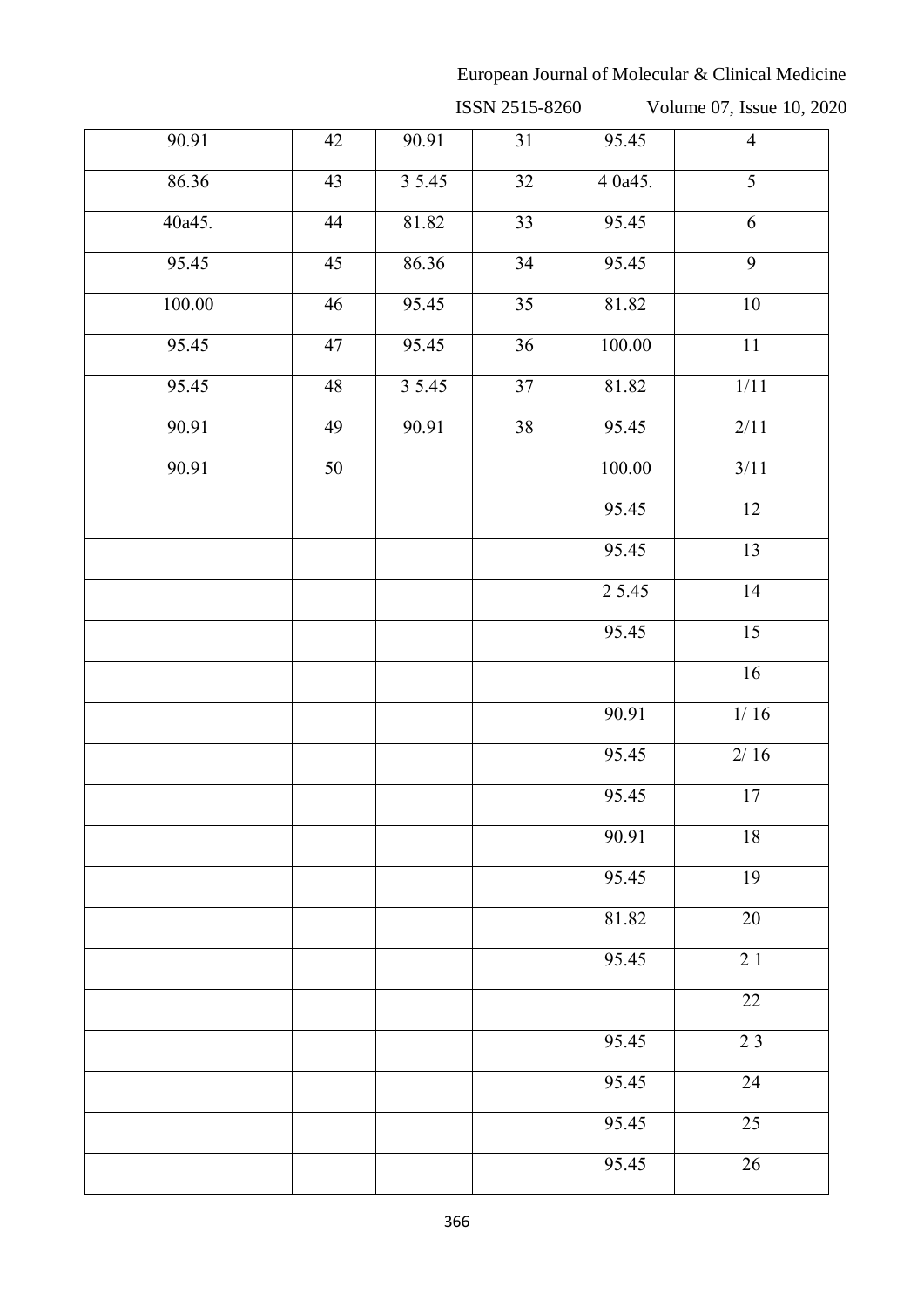ISSN 2515-8260 Volume 07, Issue 10, 2020

Table No. (5) regarding the percentage of experts 'agreement on the questionnaire's statements shows that the percentage of experts' agreement ranged between (45.45% to 100%), and the researcher agreed 75% or more to accept the phrase and rely on it in his research, so the researcher deleted the following phrases  $(28, 26)$ 

### **The health of internal coordination**

The researcher calculated the internal consistency coefficient of the expressions of each axis and component separately in order to find the correlation coefficient between the degree of each statement and the total degree of the axis to which the statement belongs, and then calculate the correlation coefficient between the degrees. For each axis and the total score of the questionnaire, as shown in Table No. (6) Next

Table (6) the internal consistency coefficient (the degree to which the statement relates to the total number of the axis to which it belongs) of the questionnaire axes data

| Of the axis of the third:<br>the development of the program<br>schedule and marketing methods for<br>the implementation of the plan |                 | Olathe Axis I : Identify<br>the necessary resources and<br>capabilities to implement<br>the plan. |                 | The first axis<br>of the goals and policies and<br>procedures for<br>the implementation of<br>the proposed plan for the<br>marketing |                |
|-------------------------------------------------------------------------------------------------------------------------------------|-----------------|---------------------------------------------------------------------------------------------------|-----------------|--------------------------------------------------------------------------------------------------------------------------------------|----------------|
| Agreement percentage                                                                                                                | Ferry<br>number | Agreement<br>percentage                                                                           | Ferry<br>number | Agreement<br>percentage                                                                                                              | Ferry number   |
| 40a45.                                                                                                                              | 35              | 35a45.                                                                                            | 26              | 95.45                                                                                                                                | $\mathbf{1}$   |
| 95.45                                                                                                                               | 36              | 90.91                                                                                             | 27              | 90.91                                                                                                                                | $\overline{2}$ |
| 90.91                                                                                                                               | 37              | 90.91                                                                                             | 28              | 81.82                                                                                                                                | $\overline{3}$ |
| 86.36                                                                                                                               | 38              | 90.91                                                                                             | 29              | 95.45                                                                                                                                | $\overline{4}$ |
| 40a45.                                                                                                                              | 39              | 3 5.45                                                                                            | 30              | 90a45.                                                                                                                               | $\overline{5}$ |
| 95.45                                                                                                                               | 40              | 81.82                                                                                             | 31              | 95.45                                                                                                                                | 6              |
| 100.00                                                                                                                              | 41              | 86.36                                                                                             | 32              | 95.45                                                                                                                                | 9              |
| 90.91                                                                                                                               | 42              | 95.45                                                                                             | 33              | 81.82                                                                                                                                | 10             |
| 95.45                                                                                                                               | 43              | 95.45                                                                                             | 34              | 100.00                                                                                                                               | 11             |
|                                                                                                                                     |                 |                                                                                                   |                 | 95.45                                                                                                                                | 12             |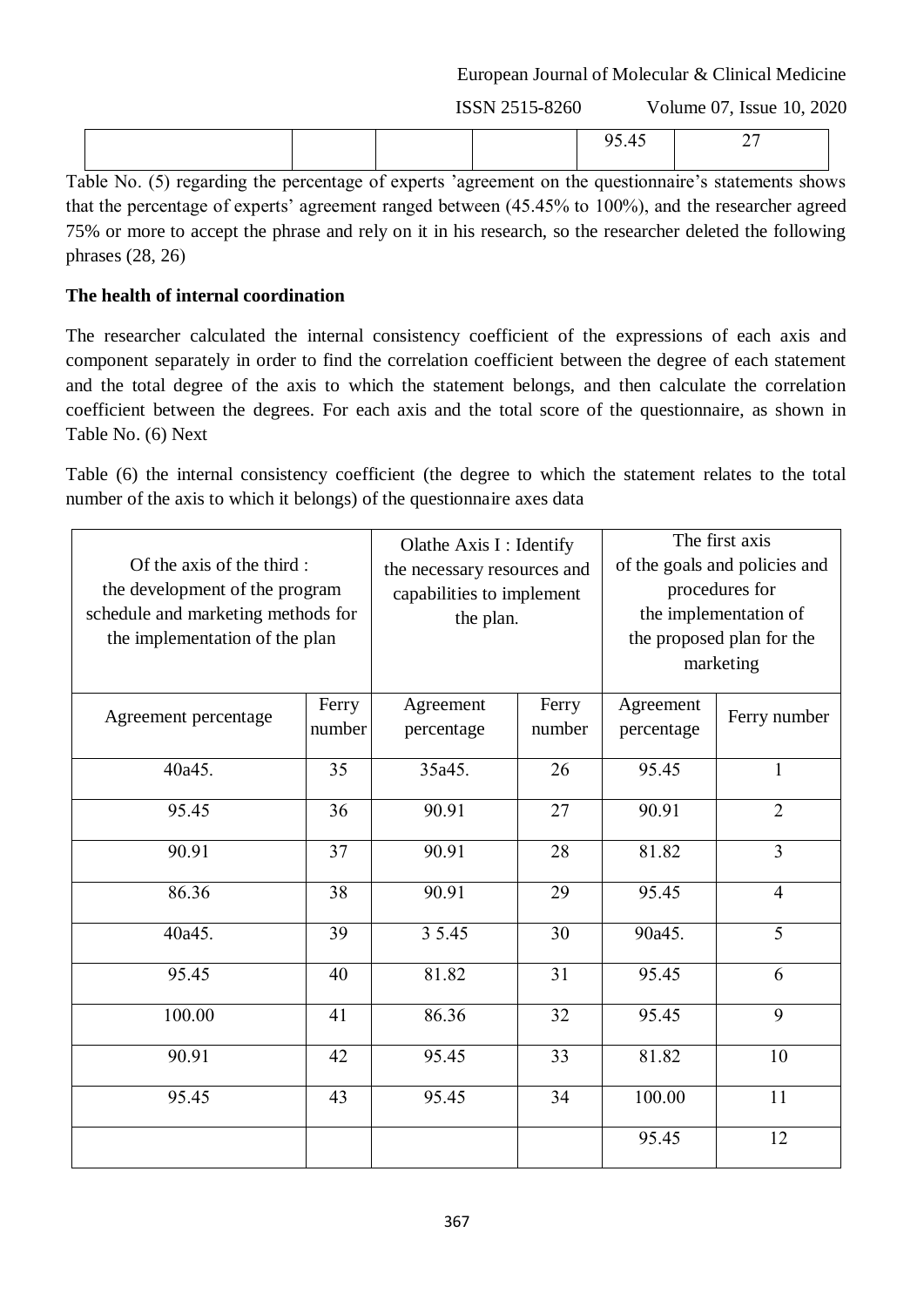ISSN 2515-8260 Volume 07, Issue 10, 2020 95.45 13 95.45 14 2 5.45 15 95.45 16 95.45 17 90.91 18 95.45 19 81.82 20 95.45 2 1 22 95.45 2 3 95.45 24 95.45 25

European Journal of Molecular & Clinical Medicine

\*\*Significance at  $0.05 = 0.325$ 

Table (6) for the internal consistency coefficient (the coefficient of correlation of the degree of the statement with the total sum of the axis to which it belongs) for the data of the axes of the questionnaire, that the coefficient of internal consistency of the axes' statements ranged between (0.506 to 0.822) and this value is significant at the level of 0.05. This confirms that the phrases are closely related to the axis to which they belong, and that they measure what the axis measures, and thus it contributes to building the axis and measuring what has been defined for it and thus it is self-verifying.

Table (7) The coefficient of internal consistency of the axes of the questionnaire  $n = 8$ 

| The coefficient of   |                                                                                                                          |  |  |  |  |  |
|----------------------|--------------------------------------------------------------------------------------------------------------------------|--|--|--|--|--|
| internal consistency | The axes                                                                                                                 |  |  |  |  |  |
| of the axes          |                                                                                                                          |  |  |  |  |  |
| ** $0.741$           | The first axis of the goals and policies and procedures for the implementation of<br>the proposed plan for the marketing |  |  |  |  |  |
| ** $0.715$           | The second axis: identifying the resources and capabilities needed to implement<br>the plan.                             |  |  |  |  |  |
| ** $0.638$           | The third axis: setting the timetable and marketing methods to implement<br>the plan.                                    |  |  |  |  |  |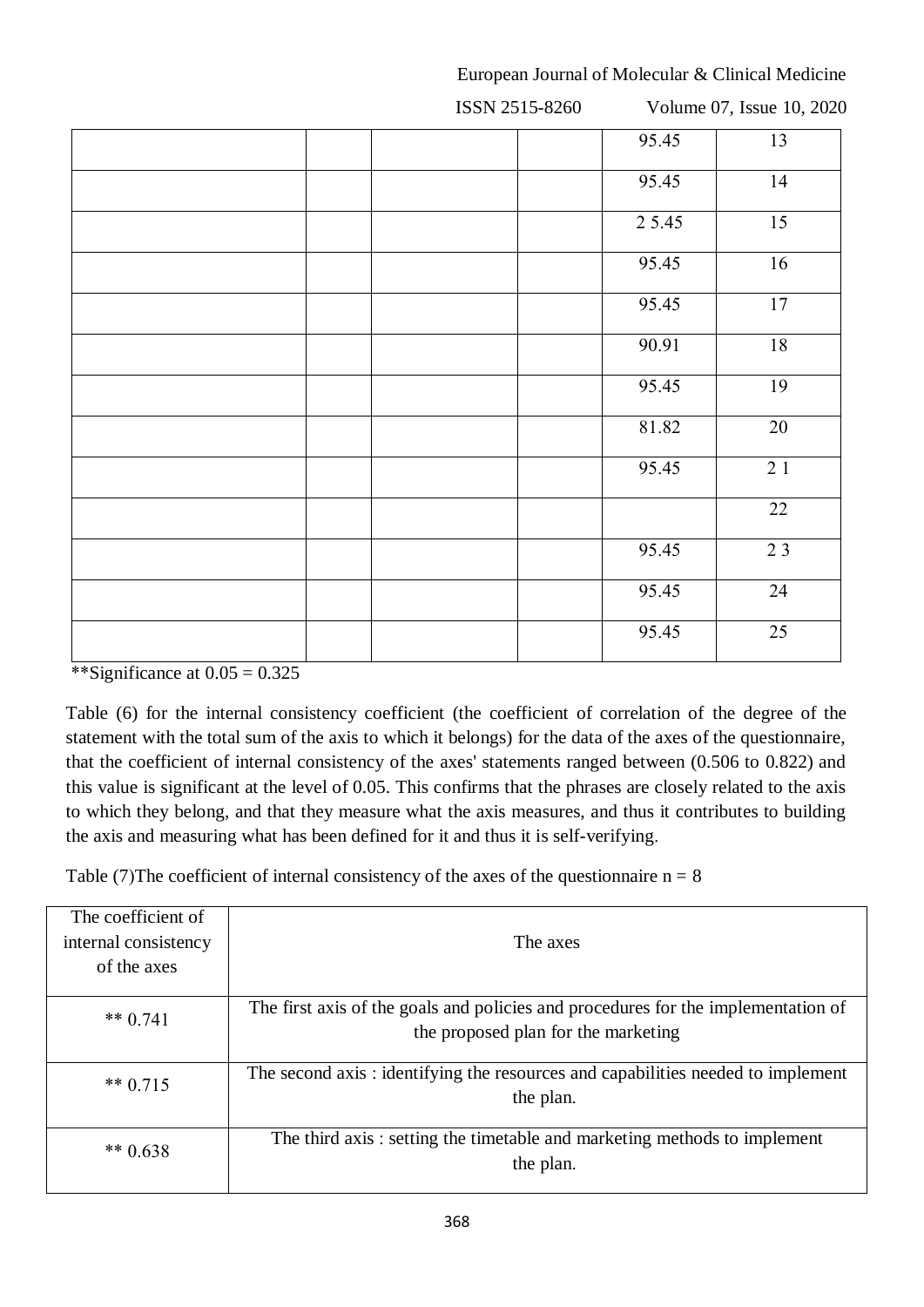\*\*Significance at  $0.05 = 0.325$ 

It is clear from Table No. (7) for the internal consistency coefficient (the correlation coefficient of the axis's degree with the total number of the questionnaire) for the questionnaire axes, that the coefficient of internal consistency of the axes ranged between (0.596 to 0.744) and this value is important at the level of 0.05. This confirms that the axes are closely related to the questionnaire and that they measure what the questionnaire measures, and thus they contribute to building the questionnaire and measuring the purpose for which it was designed.

Second: Stability:

(A) Cronback's alpha coefficient

The researcher calculates the stability of the model using the coefficient of Alpha Crow n Buck sample from (20) and from individuals outside the main sample.

| Cronback's Alpha |         |                                                         |  |  |
|------------------|---------|---------------------------------------------------------|--|--|
| Factor           |         |                                                         |  |  |
|                  |         | The axes                                                |  |  |
| For hubs         | For.    |                                                         |  |  |
|                  | phrases |                                                         |  |  |
|                  | 0.711   | The first area :Determining the most important          |  |  |
|                  |         | goals, policies and procedures for                      |  |  |
|                  |         | implementing the proposed marketing plan                |  |  |
|                  | 0.688   | The second axis: Knowing the necessary policies and     |  |  |
| 0.776            |         | procedures to implement the proposed marketing plan.    |  |  |
|                  | 0.746   | The third axis is                                       |  |  |
|                  |         | to set the timetable and marketing methods to implement |  |  |
|                  |         | the plan.                                               |  |  |
|                  |         |                                                         |  |  |

Table (8) Cronback's alpha coefficient for questionnaire axes  $n = 8$ 

Table No. (8) For Cronpack's alpha coefficient shows the questionnaire axes, the high values of the Cronpack alpha coefficient, where the alpha coefficient of the axes reached (0.776) and this value is greater than the alpha values. Parameter for expressions and hence the entire questionnaire.

Table (9) Cronback coefficient alpha for expressions of the axes of the questionnaire  $n = 20$ 

| The third axis:        |                               | The first axis: the        |
|------------------------|-------------------------------|----------------------------|
| identifying the        | The second axis: the policies | objectives of the proposed |
| resources and          | and procedures necessary to   | plan for the marketing of  |
| capabilities needed to | implement the plan            | sports facilities at the   |
| implement the plan     |                               | University of Baghdad      |
|                        |                               |                            |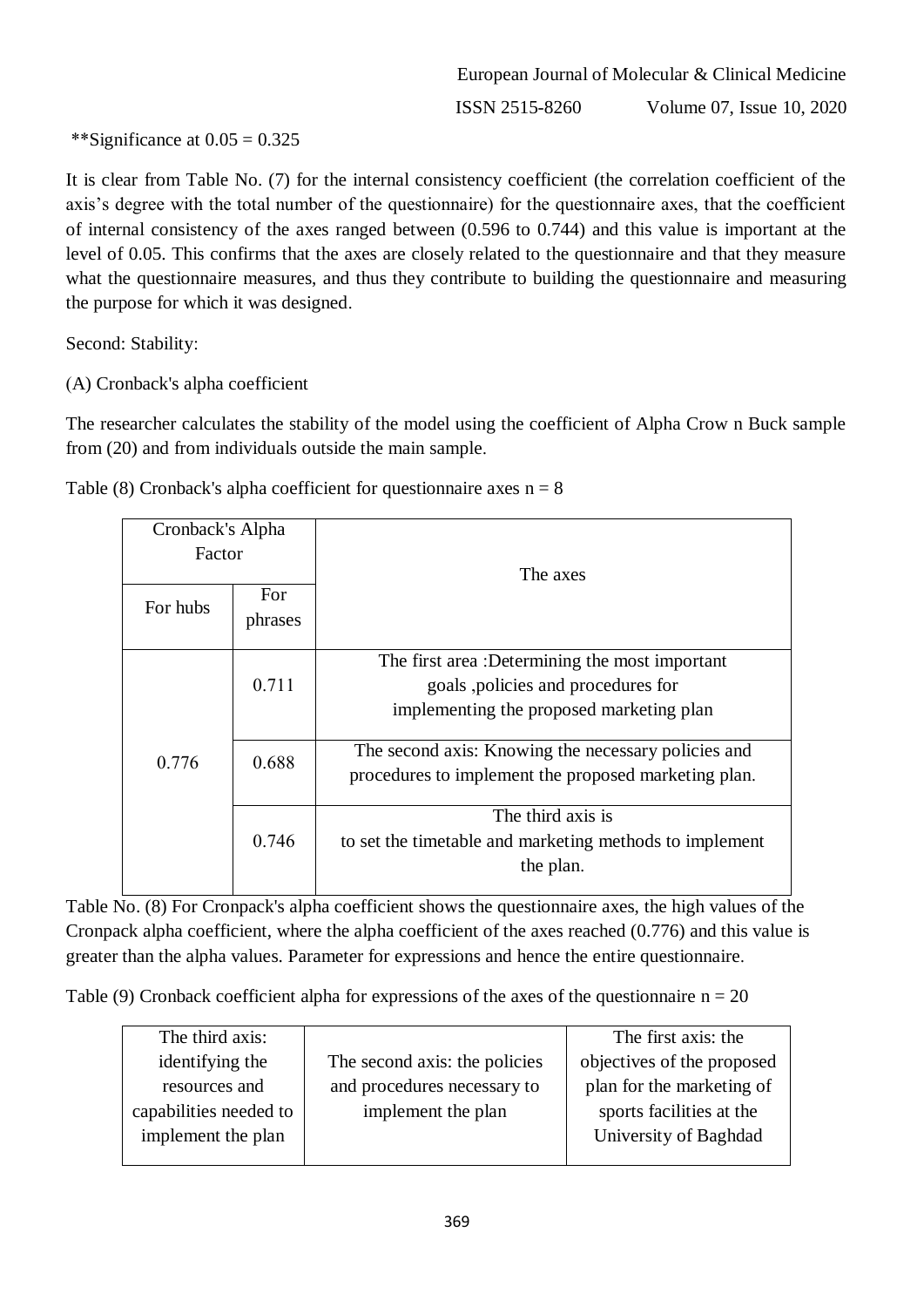ISSN 2515-8260 Volume 07, Issue 10, 2020

| Cronback's |        |                  |                 | Cronback's |                         |
|------------|--------|------------------|-----------------|------------|-------------------------|
| Alpha      | Ferry  | Cronback's Alpha | Ferry           | Alpha      | Ferry number            |
| Factor     | number | Factor           | number          | Factor     |                         |
|            |        |                  |                 |            |                         |
| 0.769      | 35     | 0.736            | 26              | 0.718      | $\mathbf{1}$            |
|            |        |                  |                 |            |                         |
| 0.655      | 36     | 0.623            | 27              | 0.621      | $\overline{2}$          |
| 0.674      | 37     | 0.722            | 28              | 0.683      | $\overline{\mathbf{3}}$ |
|            |        |                  |                 |            |                         |
| 0.719      | 38     | 0.716            | 29              | 0.683      | $\overline{4}$          |
|            |        |                  |                 |            |                         |
| 0.682      | 39     | 0.637            | $\overline{30}$ | 0.661      | $\overline{5}$          |
|            |        |                  |                 |            |                         |
| 0.691      | 40     | 0.673            | 31              | 0.809      | 6                       |
|            |        |                  |                 |            |                         |
| 0.625      | 41     | 0.699            | $\overline{32}$ | 0.670      | $\overline{7}$          |
| 0.712      | 42     | 0.649            | 33              | 0.693      | $\,8\,$                 |
|            |        |                  |                 |            |                         |
| 0.669      | 43     | 0.651            | 33              | 0.707      | $\overline{9}$          |
|            |        |                  |                 |            |                         |
|            |        | 0.735            | 34              | 0.629      | 10                      |
|            |        |                  |                 |            |                         |
|            |        |                  |                 | 0.618      | 11                      |
|            |        |                  |                 |            |                         |
|            |        |                  |                 | 0.683      | $17\,$                  |
|            |        |                  |                 | 0.821      | 18                      |
|            |        |                  |                 |            |                         |
|            |        |                  |                 | 0.699      | 19                      |
|            |        |                  |                 |            |                         |
|            |        |                  |                 | 0.618      | $\overline{20}$         |
|            |        |                  |                 |            |                         |
|            |        |                  |                 | 0.618      | 21                      |
|            |        |                  |                 | 0.620      | $2\,2$                  |
|            |        |                  |                 |            |                         |
|            |        |                  |                 | 0.698      | 23                      |
|            |        |                  |                 |            |                         |
|            |        |                  |                 | 0.678      | $2\;4$                  |
|            |        |                  |                 |            |                         |
|            |        |                  |                 | 0.618      | 25                      |
|            |        |                  |                 |            |                         |

It is clear from Table No. (9) and the special coefficient for Alpha Cronback for expressions and the dimensions of the questionnaire, the high values of alpha coefficients ranged between (0.606 to 0.821) for expressions in all Cronback axes, and these values are greater than 0.6, which indicates the stability of the expressions. Questionnaire phrases complement and harmonize with each other. Any removal or addition of any of the terms of the survey may negatively affect the construction of the survey as a whole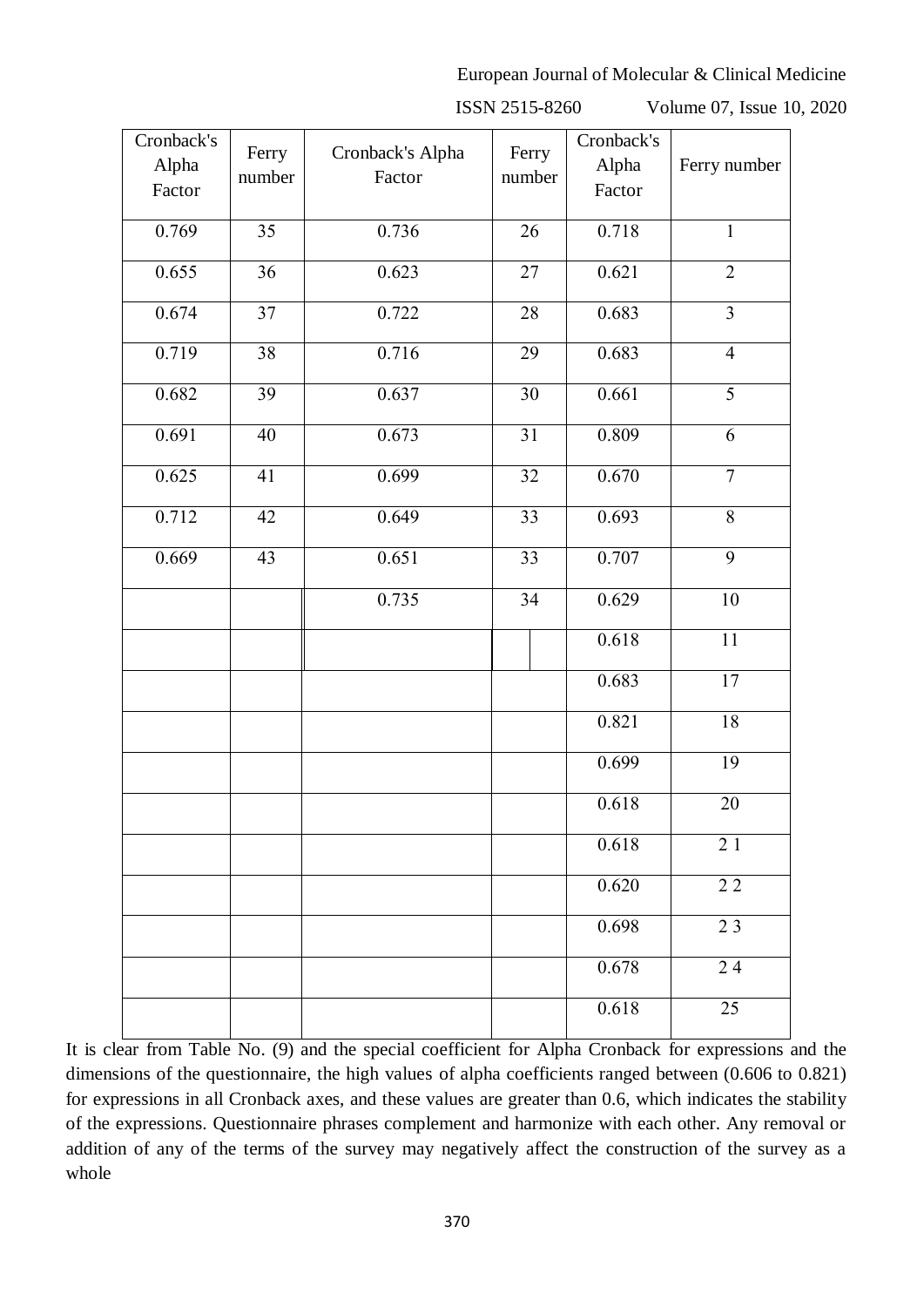ISSN 2515-8260 Volume 07, Issue 10, 2020

### **Sixth - Application of the Questionnaire:**

The researcher applied the basic study on the research sample from 4/20/20 to 15/4/20 20. Where the questionnaire was applied by distributing the questionnaire to the basic sample (41) and after making sure that the examinee answered all the questionnaire data, the researcher collected The forms and emptying them in the form of disaggregated data in preparation for conducting statistical treatments and extracting the results.

Statistical processors.

The researcher used the following statistical treatments:

Percentage. Pearson Correlation Coefficient. Alpha Cronback coefficient. - Application of a questionnaire (consistency) - Kai Square.

Presentation, analysis and discussion of results

The first axis: the objectives of the proposed plan for marketing sports facilities at the University of Maysan

| Executive<br>management | Middle management | Higher Management | The axes                                                                                                                    |
|-------------------------|-------------------|-------------------|-----------------------------------------------------------------------------------------------------------------------------|
| $\%96.23 - 83.96$       | 95.45 - 88.64     | $%97.17 - 82.08$  | The first axis: the objectives<br>of the proposed plan for<br>marketing<br>Sports facilities at the<br>University of Maysan |

The data table (10) on frequency and statistical significance shows a special percentage of approval (senior management, middle management and executive management) on the phrases of the first axis: The first axis: the objectives of the proposed plan for sports marketing facilities at the University of Maysan (82.08 - 97.17%) (88.64 - 95.45) (83.96 - 96.23%) Ibrahim Abdel Maksoud and Hassan Ahmed Al Shafei (2004) indicate that the plan, whether short-term or long-term, must define the goal, that is, clearly define the goal and be at the level of the organization as a whole. And operational procedures. (1: 35-36) These results are consistent with those of Belly and Bass Pillay, & Bass (2011) (22), Siegfried and Zimbalist Siegfried, J. & Zimbalist (2011) (23), and the Nayright Study Nauright (2013). (21) Which emphasized the importance of defining clear and achievable goals when implementing the plan, in addition to that one of the most important objectives of the marketing plan is to develop sources of funding in sports institutions and make them able to rely on their own resources.

First Axis: Identifying the resources and capabilities needed to implement the plan

| <i>Executive</i><br>management | Middle management | <b>Higher</b><br><b>Management</b> | The axes |
|--------------------------------|-------------------|------------------------------------|----------|
|                                |                   |                                    |          |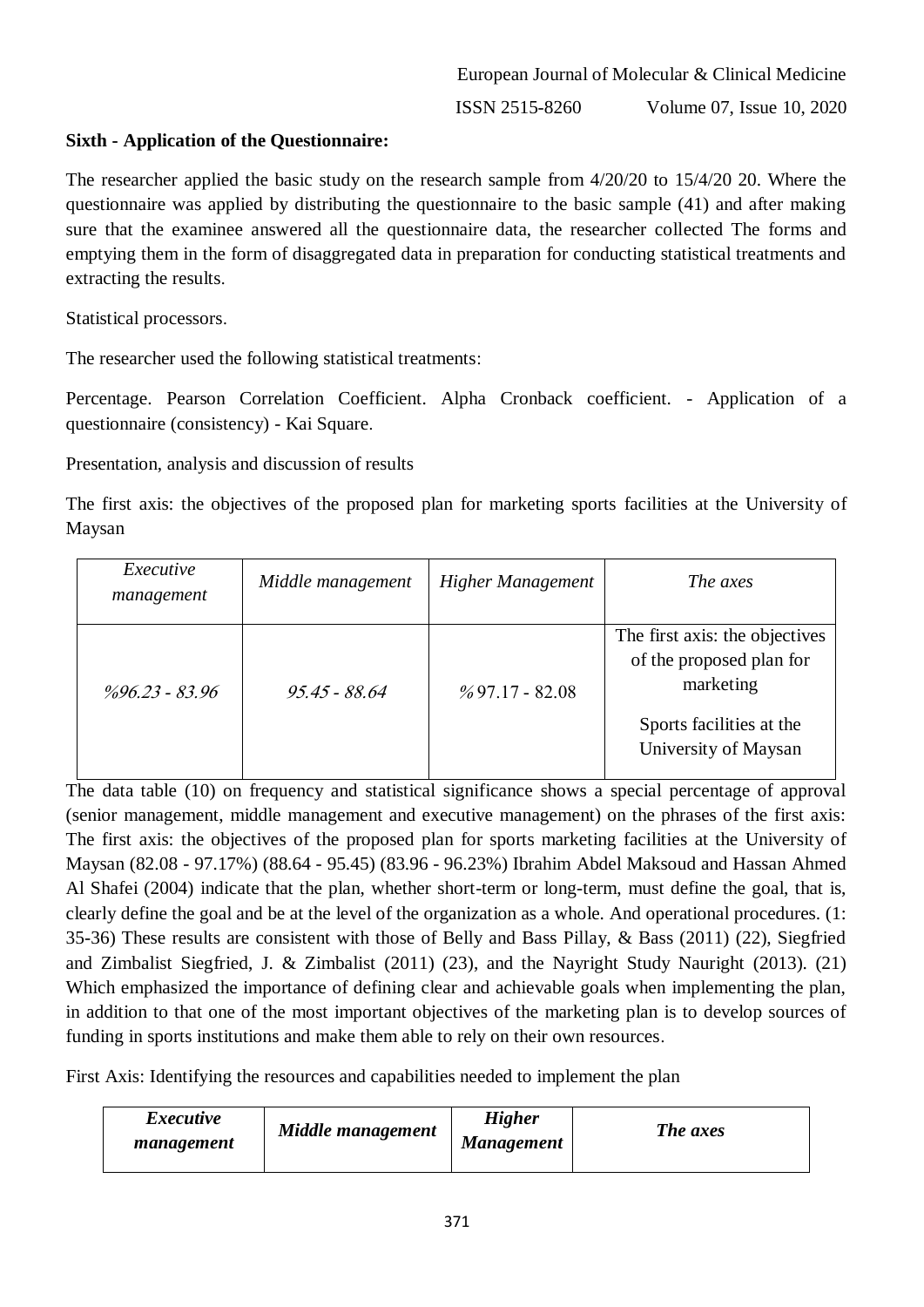ISSN 2515-8260 Volume 07, Issue 10, 2020

| $\%$ 100.00 - 95.45 | $%100.0 - 79.55$ | $-83.96$<br>%96.23 | Olathe Axis $I$ : identify<br>resources and potential<br>Necessary to implement the<br>plan |
|---------------------|------------------|--------------------|---------------------------------------------------------------------------------------------|
|---------------------|------------------|--------------------|---------------------------------------------------------------------------------------------|

ATD h for spreadsheet (11) and Olathe I's own Ba axis: Determine the resources and capabilities needed to implement the plan atv Aq Sample Research Sample with all three successions (Senior Management, Middle Management and Executive Management) with rates ranging between (96 - 96.23%) (79.55 - 100.00% (95. 45: 100%) Al-Salami (1992), Muhammad Abdulaziz Salama and Samir Abdel Hamid (2009) agree that there are several types of policies, such as a marketing policy, which is the participation of the largest number of members in sports clubs for the policy of selling equipment, clothes, and tools Sports and advertising policies such as announcing the goals of the sports facility and its activities and financial policies such as setting financial systems and determining the method of financial transactions and procurement policies that represent setting up regulations and office policies related to incoming and outgoing mail. (13: 146) (16:26) This is consistent with the results of Osama Muhammad Salih's study (2014) (6), which emphasizes the need to activate the Sports Activity Directorate policies in internal and external activities, through which the role of the required work is determined.

The third axis: providing the necessary resources and capabilities to implement the plan

| <i>Executive</i> | <b>Middle</b>             | <b>Higher</b>     | <b>The axes</b>                                                                              |
|------------------|---------------------------|-------------------|----------------------------------------------------------------------------------------------|
| management       | management                | <b>Management</b> |                                                                                              |
| %100:77.78       | $\frac{9}{97.17}$ - 15.82 | % 100.00 - 87.74  | The third axis: identifying resources and<br>capabilities<br>Necessary to implement the plan |

It is evident from the data table (1) for the third axis: the resources and capabilities needed to implement the agreement plan. Sample three categories of research on A succession (senior management, middle management and executive management) at rates ranging between (87.74 - 100.00%) (82.15 - 97.17%) (77. 78: 100%) In this regard, Samir Abdel Hamid (1999) points out that potential is one of the components of the sports institution because it works to raise its level, if it is used better, many successful departments succeed in great success despite Because of their limited capabilities, and on the contrary, other departments may be able despite the availability of their capabilities, so the proper management effort must be made to provide adequate capabilities. (11:25) Dr. Essam El Din Badawi (2001) affirms that the administration makes the best use of resources, By this we mean operating efficiency, that is, the management obtains the maximum possible benefit from the resources used, and each component of these resources achieves the purpose of their use. (22:12) These results are in agreement with the results of Muhammad Fahmi Faris (2006) (17) study, which confirms that The necessity of marketing the material capabilities available in practicing sports activities for Al-Mansour University students The session.

Conclusions and recommendations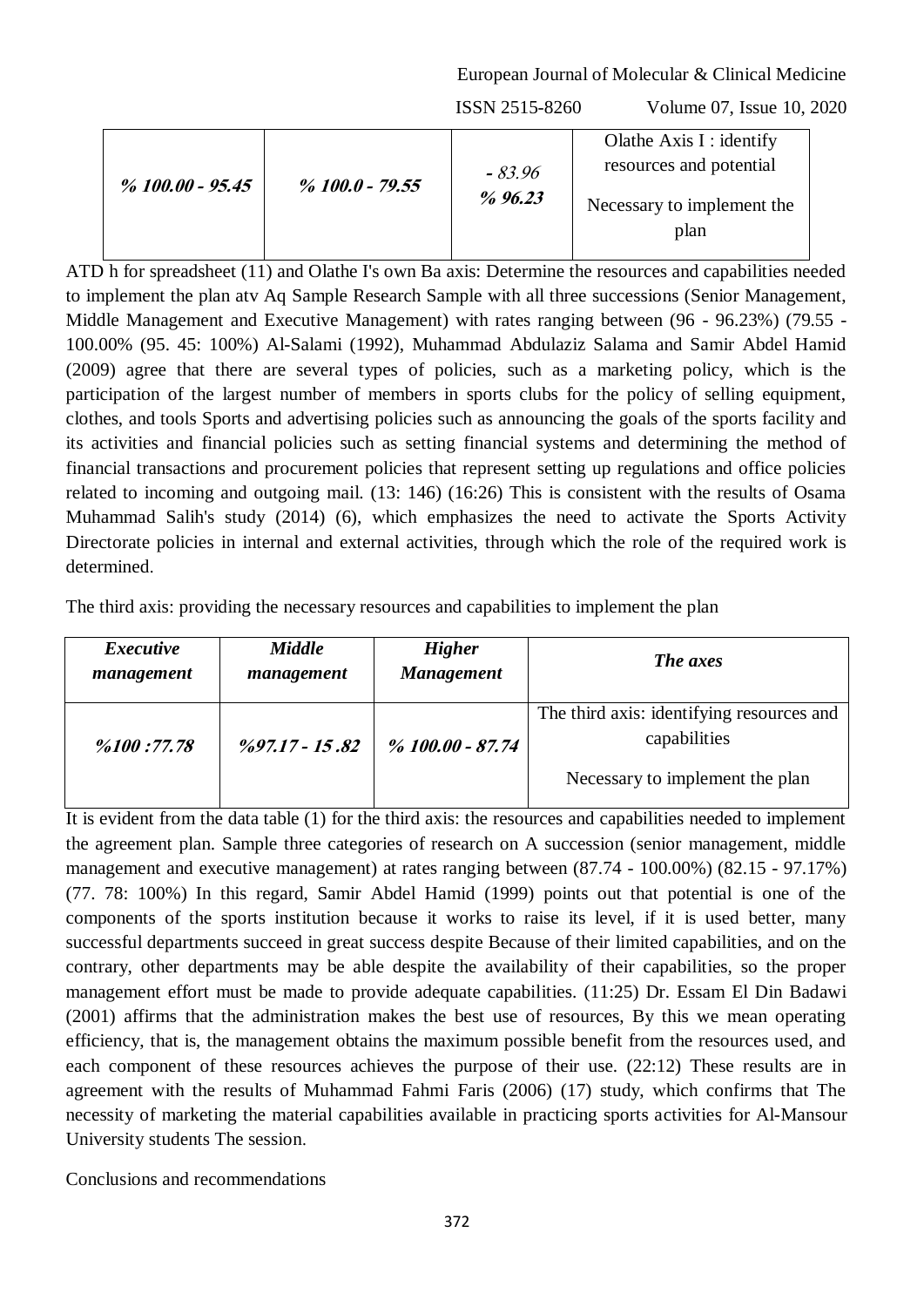ISSN 2515-8260 Volume 07, Issue 10, 2020

In light of the research objectives and its imposition, and through presenting and discussing the results, the following conclusions were reached

#### **Conclusions**

- 1. The necessity of developing a marketing plan targeting tens of tens and developing the university's funding sources.
- 2. Attracting and attracting the largest number of beneficiaries from the external and internal community.
- 3. To benefit from the largest number of expertise of sports specialists in developing sports services in sports facilities.
- 4. The importance of establishing schools specialized in all sports on the university's playgrounds.

#### **Recommendations**

- 1. Using the most important requirements for the success of the university's sports facilities marketing plan.
- 2. Providing the necessary capabilities to implement the proposed marketing plan.
- 3. Defining and implementing the proposed timetable for implementing the marketing plan.

#### **Arabic references**

- 1. Ibrahim Abdel-Maqsoud.
- 2. Hassan Ahmed Al-Shafei: The Scientific Encyclopedia of Sports Management, Planning in the Sports Field, First Edition, Knowledge Attachment in Alexandria, (2003).
- 3. Abu Al-Naja Ahmad Ezz Al-Din: Physical Education Curricula, Shajarat Al-Dur Al-Mansoura Library (2002).
- 4. Abu Al-Naja Ahmad Ezz El-Din: Sports potential and its role in achieving the goals of physical education, Mansoura University Press for printing and publishing, Mansoura (2004).
- 5. Ahmed Sayed Mustafa: The Director and the Challenges of Globalization, A New Management for a New World, First Edition, (2001) AD.
- 6. Ahmed Maher Anwar: Management, Principles and Skills, University House, (2002).
- 7. Osama Muhammad Saleh: Evaluation of the Planning Process in the Directorate of Sports Activity in Babil Governorate - Republic of Iraq, an unpublished Master Thesis, College of Physical Education for Girls, Alexandria University (2014).
- 8. Tanta University: A guide to occupational safety and health and a safe work environment for university facilities, third issue, Tanta University Press, (2011).
- 9. John Ledston
- 10. Janice McLennan: Modern Marketing Skills (Marketing Plans in the Pharmaceutical Industry) Dar Al Farouk Publishing and Distribution (2006)
- 11. Khaled Ibrahim Abdel-Aty: Suggested Methods for Marketing Sports Tournaments in the Arab Republic of Egypt, an unpublished Master Thesis, College of Physical Education for Boys in Al-Haram, Helwan University (2000).
- 12. Saad Ahmed Shalabi: The Department of Sports Marketing established the Modern Library in Mansoura. (2004) M.